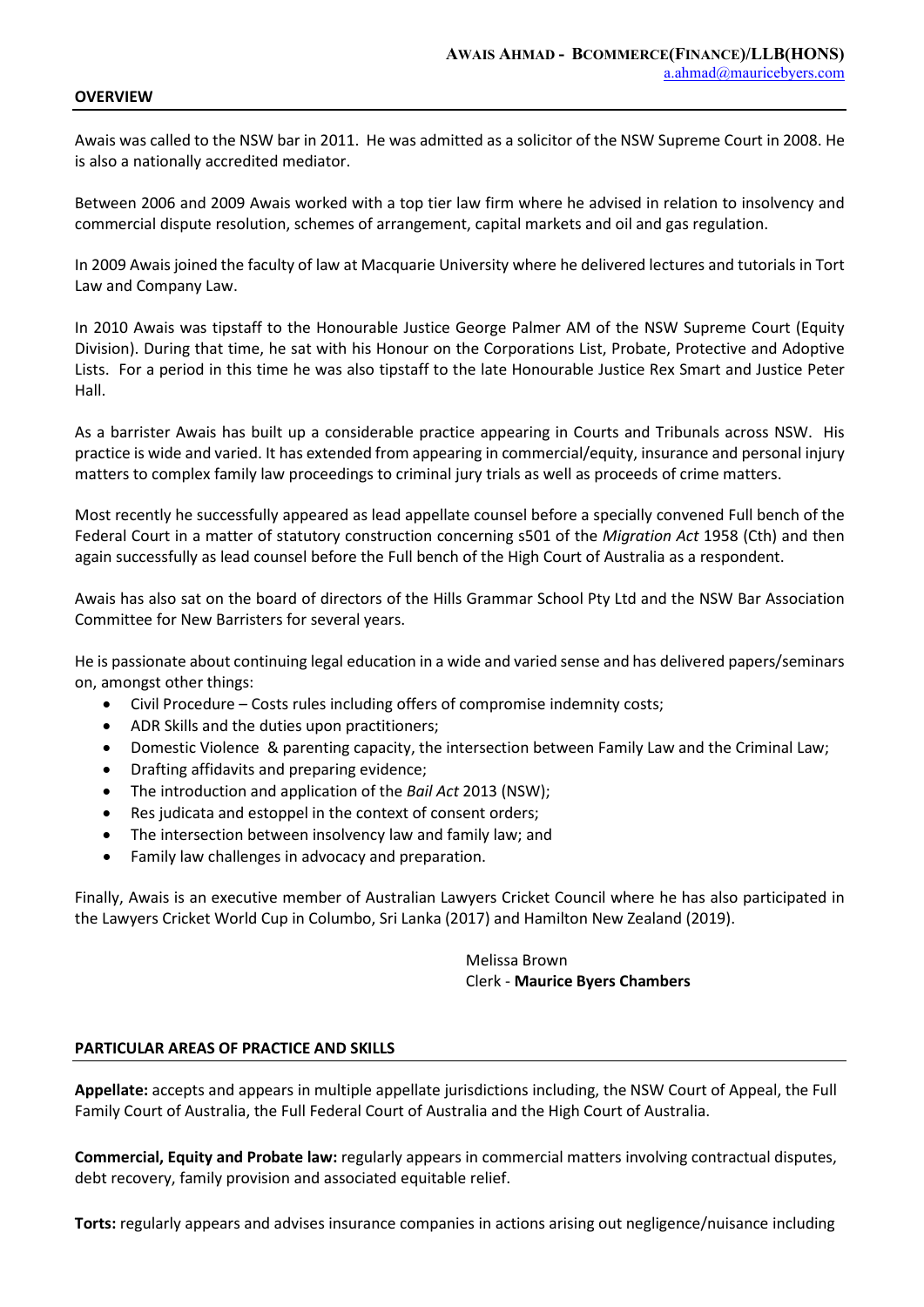property, damage, public liability personal injury claims and intentional torts such as battery and false imprisonment.

**Family Law:** appears in interim, final and appellate matters in range of matters ranging from sensitive Magellan listings, relocation and recovery applications, interim property and spousal maintenance matters child support applications and complex property matters**.**

**Criminal Law & Proceeds of crime:** regularly appears in district court and local court hearings in a range of criminal matters as well as in Courts vested with jurisdiction arising out of proceeds of crime legislation (both state and federal).

**Insolvency/Bankruptcy:** winding up applications, statutory demands, bankruptcy proceedings, possession matters and associated urgent relief – specific interest in the intersection between insolvency and family law.

**Administrative:** appears and advises in relation to proceedings for judicial review and merits review of decisions of the delegate of the Minister, including character visa cancelations and deportations.

## **SOME SELECTED CASES** (APPEARING UNLED UNLESS INDICATED)

- *Minister for Immigration and Border Protection* v *Makasa* (2021) 386 ALR 200; *Minister for Home Affairs v Brown* (2020) 376 ALR 133 & *Makasa v Minister for Immigration and Border Protection* (2020) 376 ALR 191– successfully appeared for the applicant concerning the construction of s501 of *Migration Act* 1958 (Cth).
- *Anquetil v Commissioner of the Australian Federal Police* (2019) 367 ALR 291: appeared for Mr Anquetil in his application to stay examination orders during the pendency of criminal proceedings.
- *Pruchnik v Pruchnik (No 2)* (2018) 58 Fam LR 458: acted for the Independent Children's Lawyer in an appeal before the Full Court of the Family Court concerning parental responsibility and procedural fairness.
- *Re RT & Ors* [2018] NSWSC 1881: appeared for the trustee in bankruptcy in relation to a complicated interwoven set of proceedings in the Supreme Court, the Federal Court and the Family Court.
- *Kadir & Nejiz* [2018] FAMCA 778: appeared for the father in parenting proceedings concerning allegations of sexual misconduct and parental alienation.
- *Commissioner of Australian Federal Police v Elzein* (2017) 94 NSWLR 700; *D151, D152, D154 v New South Wales Crime Commission* (2017) 94 NSWLR 738 – appearing for applicants concerning the power to grant leave to examine 'a person who is the subject of a current charge for an offence arising under a federal law' pursuant to the (NSW) Crime Commission Act 2012 s 35A – led by Peter Lange.
- *Hamade v Minister for Immigration and Border Protection* [2017] FCA 402 application concerning declaration of citizenship in circumstances of deportation.
- *Sampson (as Trustee of Bankrupt Estates of Makisi & Makisi) v Taboada* [2017] FCA 79 acted for the Trustee in relation to the recovery of preference payments.
- *Director of Public Prosecutions v Darcy-Shillingsworth* [2017] NSWCCA 224: acted for the offender in response to a prosecution appeal against an inadequate sentence.
- *El-Kabbout v Insurance Australia Ltd t/as NRMA Insurance* [2016] NSWSC 417; BC201602531 successfully resisted an appeal on denial of an insurance policy.
- *Lowery v Insurance Australia Ltd* (2015) 90 NSWLR 320: acted for IAL (NRMA) before the NSW Court of Appeal concerning subpoenas and a denial of indemnity.